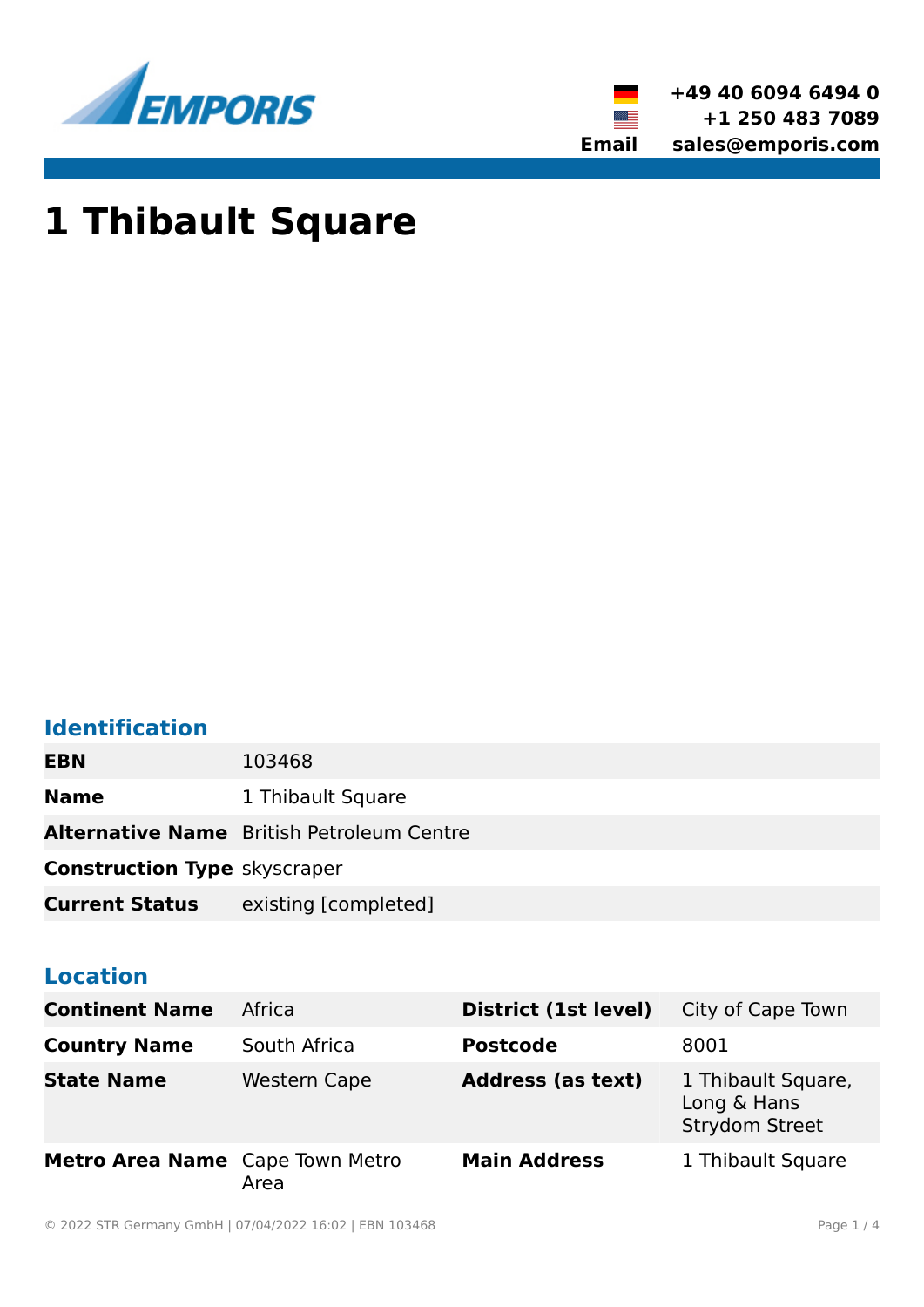

| <b>City Name</b>                     | Cape Town |           |                                    |                     |
|--------------------------------------|-----------|-----------|------------------------------------|---------------------|
|                                      |           |           |                                    |                     |
| <b>Description</b>                   |           |           |                                    |                     |
| <b>Structural</b><br><b>Material</b> | concrete  |           | <b>Main Usage</b>                  | commercial office   |
| <b>Architectural style modernism</b> |           |           |                                    |                     |
|                                      |           |           |                                    |                     |
| <b>Spatial dimensions</b>            |           |           |                                    |                     |
| <b>Height (structural)</b>           |           | 415.03 ft | <b>Elevators</b>                   | 12                  |
| Height (tip)                         |           | 415.03 ft | <b>Usable Floor Area</b><br>(UFA)  | <b>Buy full PDF</b> |
| <b>Floors (overground)</b>           |           | 32        |                                    |                     |
|                                      |           |           |                                    |                     |
| <b>Years and costs</b>               |           |           |                                    |                     |
| <b>Year (construction</b><br>start)  |           | 1969      | <b>Year (construction)</b><br>end) | 1972                |
|                                      |           |           |                                    |                     |

#### **Features & Amenities**

• One of the city's famous buildings

#### **Facts**

- The exterior of dark Paarl granite was chosen to resemble the colour of Table Mountain.
- This building sits at 45 degrees to the rectangular city grid.

# **Involved companies**

| <b>Fox Revel And Partners CC</b> |                       |  |
|----------------------------------|-----------------------|--|
| 117 Waterkant street             | Phone +27 21 425 1710 |  |

8001 Cape Town

Fax +27 21 421 4469

# **Need additional information? Contact us now!**

| <b>Phone</b> | +49 40 6094 6494 0 |
|--------------|--------------------|
| <b>Phone</b> | +1 250 483 7089    |
| Email        | sales@emporis.com  |

Hamburg 09:00 am - 07:00 pm New York 03:00 am - 01:00 pm Tokyo 04:00 pm - 02:00 am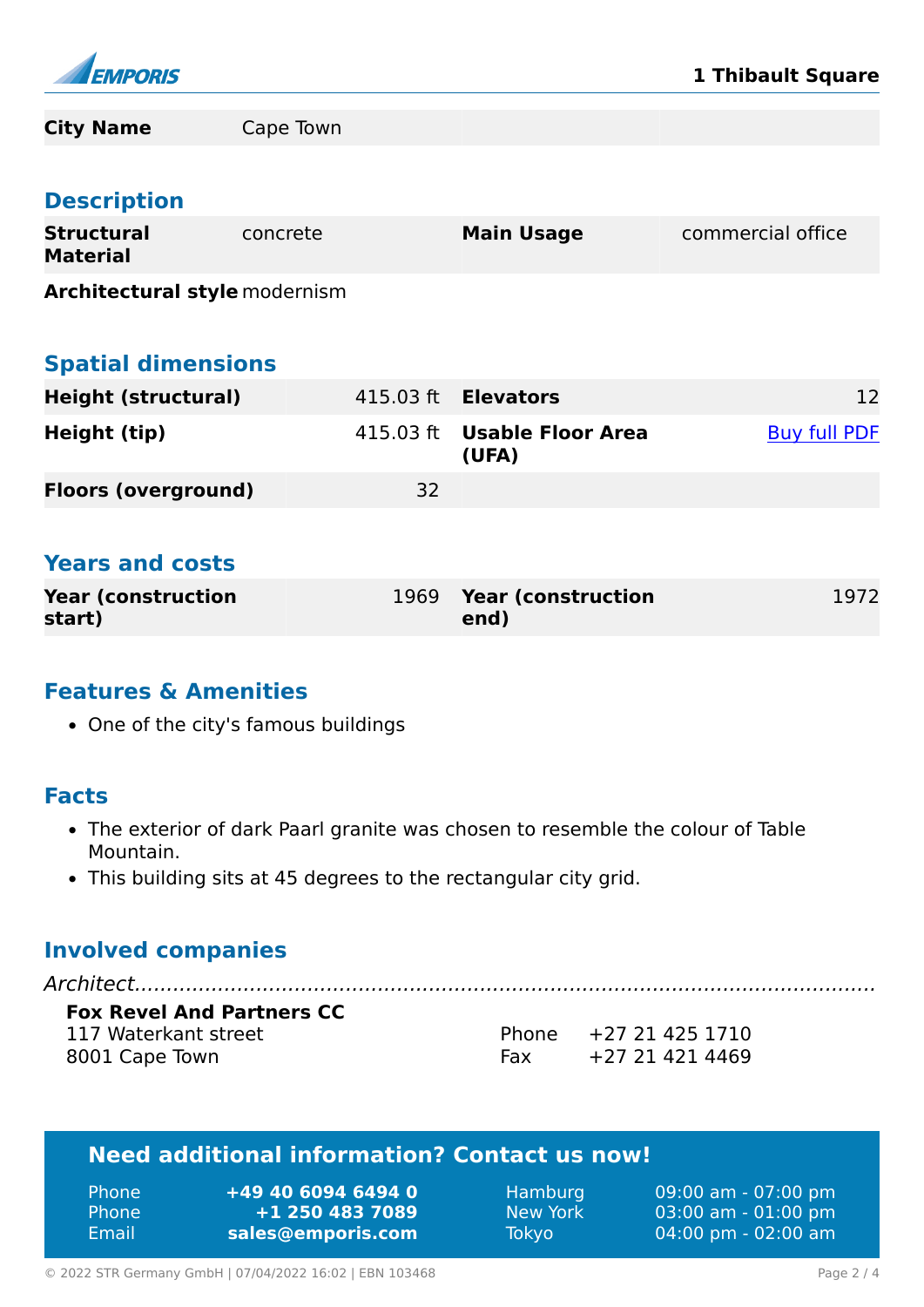

South Africa Email design@archifox.co.za

# **Additional company data available for this building**

| <b>Client</b>               |                     | <b>Buy full PDF Property Management</b> | <b>Buy full PDF</b> |
|-----------------------------|---------------------|-----------------------------------------|---------------------|
| <b>Construction Company</b> |                     | Buy full PDF Structural Engineering     | <b>Buy full PDF</b> |
| <b>MEP Engineering</b>      | <b>Buy full PDF</b> |                                         |                     |

# **Need additional information? Contact us now!**

Phone **+49 40 6094 6494 0** Phone **+1 250 483 7089** Email **<sales@emporis.com>**

Hamburg 09:00 am - 07:00 pm New York 03:00 am - 01:00 pm<br>Tokyo 04:00 pm - 02:00 am 04:00 pm - 02:00 am